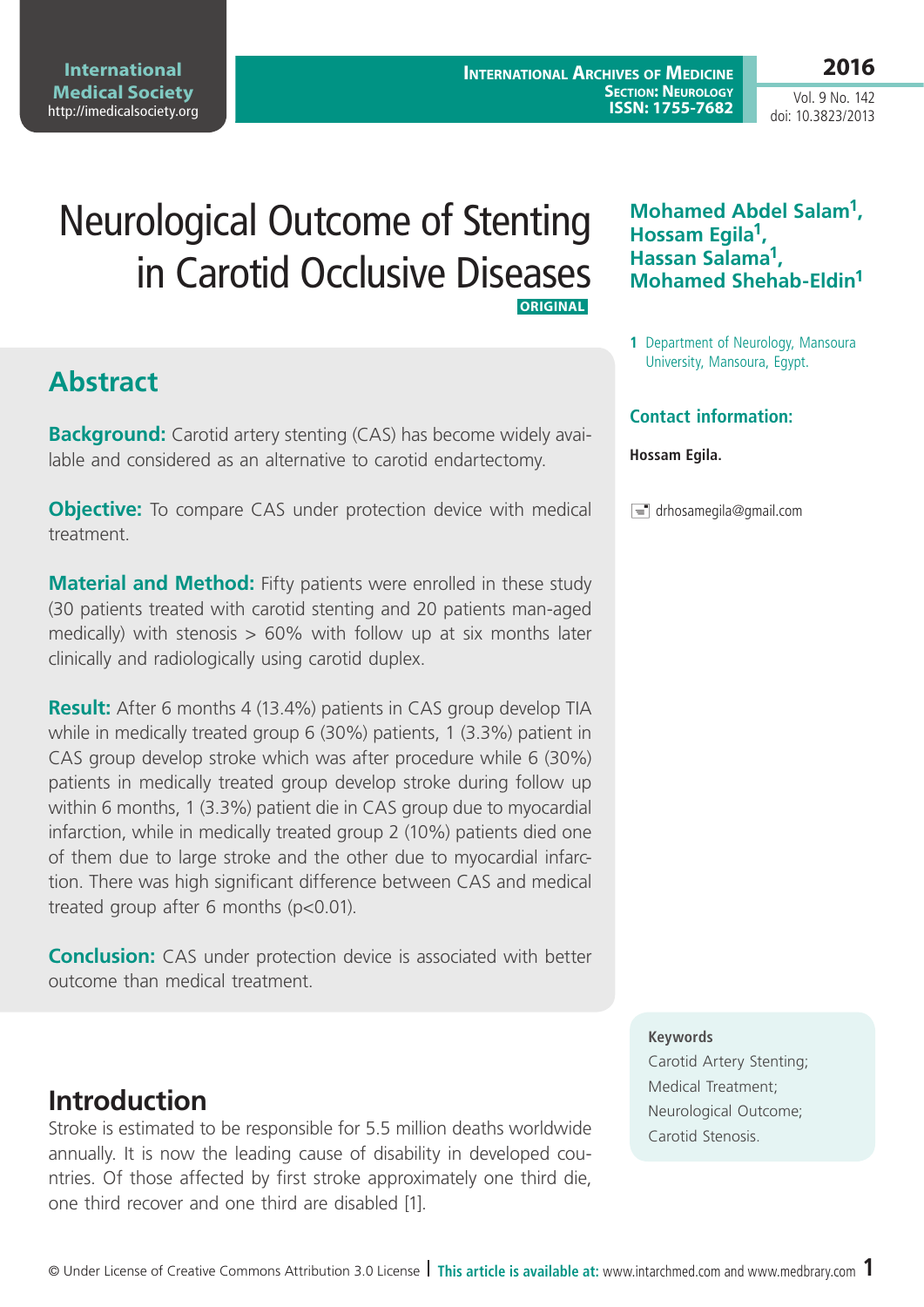**International Archives of Medicine Section: Neurology 2016**

**ISSN: 1755-7682**

Vol. 9 No. 142 doi: 10.3823/2013

Stroke risk increase with stenosis severity and plaque morphology. The aim of the treatment of carotid artery stenosis is to prevent neurological complications; this could be achieved by medical treatment, surgical or endovascular interventions [2].

Complications related to CEA which either early or late and Some them are devastating complications that involve the neurological system. These tend to occur early, within the first 30 days after surgery. [3].

Since the inception of carotid angioplasty over two decades ago, techniques and equipment for carotid artery stenting (CAS) have radically improved. Equipment with lower profile (e.g., smaller outer diameter sheaths with large inner lumen, 0.014" system balloon catheters and stent catheters) and targeted to carotid arteries (e.g., emboli protection devices, self-expanding stents) have evolved dramatically, lead-ing to improved technical success and procedural safety of CAS especially for high risk surgical patients with low morbidity and mortality. [4].

### **Materials and Methods**

This prospective study was conducted on fifty patients with carotid stenosis more than 60% between 2011 and 2015 after obtaining a written informed consent from all patients. Thirty patient treated with carotid stenting and twenty patients were managed medically. Exclusion criteria include Major func-tional impairment (modified Rankin Scale ≥3), Significant cognitive impairment. Major stroke within 4 weeks (new neurological event that persisted after 7 days and increased NIH stroke scale score by ≥4. Contraindication to acetylsalicylic or dual antiplatelet treatment for 4 weeks. Inability to achieve safe vascular access,Intracranial aneurysm > 2mm or AVM requiring treatment. Concentric heavy lesion calci-fication, visible thrombus in lesion. Total occlusion and Long subtotal occlusion (string sign).

All patients were subjected to complete history taking,bed side examination including general examinations, full neurological examinations scales (NIHSS) scale [5] and modified Rankin Scale [6] at 4 points (Before CAS, within 3 days after the procedure, one month, 6 months after the procedure, and when necessary).

Also carotid duplex ±MRA or CTA (neck vessels) at day zero and after 6 months and laboratory investi-gations (complete blood count, PT, PTT, liver and renal function tests, random blood sugar, lipid profile and serum uric acid), ECG and trans-thoracic echocardiography.

#### **CAS Procedure**

All patients will be treated with acetyl-salicylic acid (150 mg/d) associated with clopidogrel (75 mg/d) for one week or 300 mg clopidogrel at least 24 h before the procedure. the procedures were performed with local anesthesia then percutaneous transfemoral access F8 with heparin to achieve an activated clotting time (ACT) longer than 200-250 sec. and atropine (0.51 mg IV) will be given in order to reduce the bradycardia and hypotension potentially associated with carotid dilation.

All patients will undergo an angiographic examination of the culprit carotid lesion in at least two different real-time projections and an angiographic examination of intracranial circulation in anteroposterior and lateral projection.

The guidewire will be used to cross the carotidartery stenosis first, and then the filter will be expanded before the stent deployment.

Carotid stenting will be carried out by using selfexpandable crush resistant stents (Smart Precise-Cordis or Carotid Wallstent -Boston Scientific).

The pre-dilation balloons will be routinely undersized (artery: balloon ratio =  $2:1.5$ ) in order to reduce vessel dissection and/or distal embolization.

Stent placement will be optimized through single or multiple postdilatations by using suitably sized balloons based on angiographic quantitative analysis of the vessel.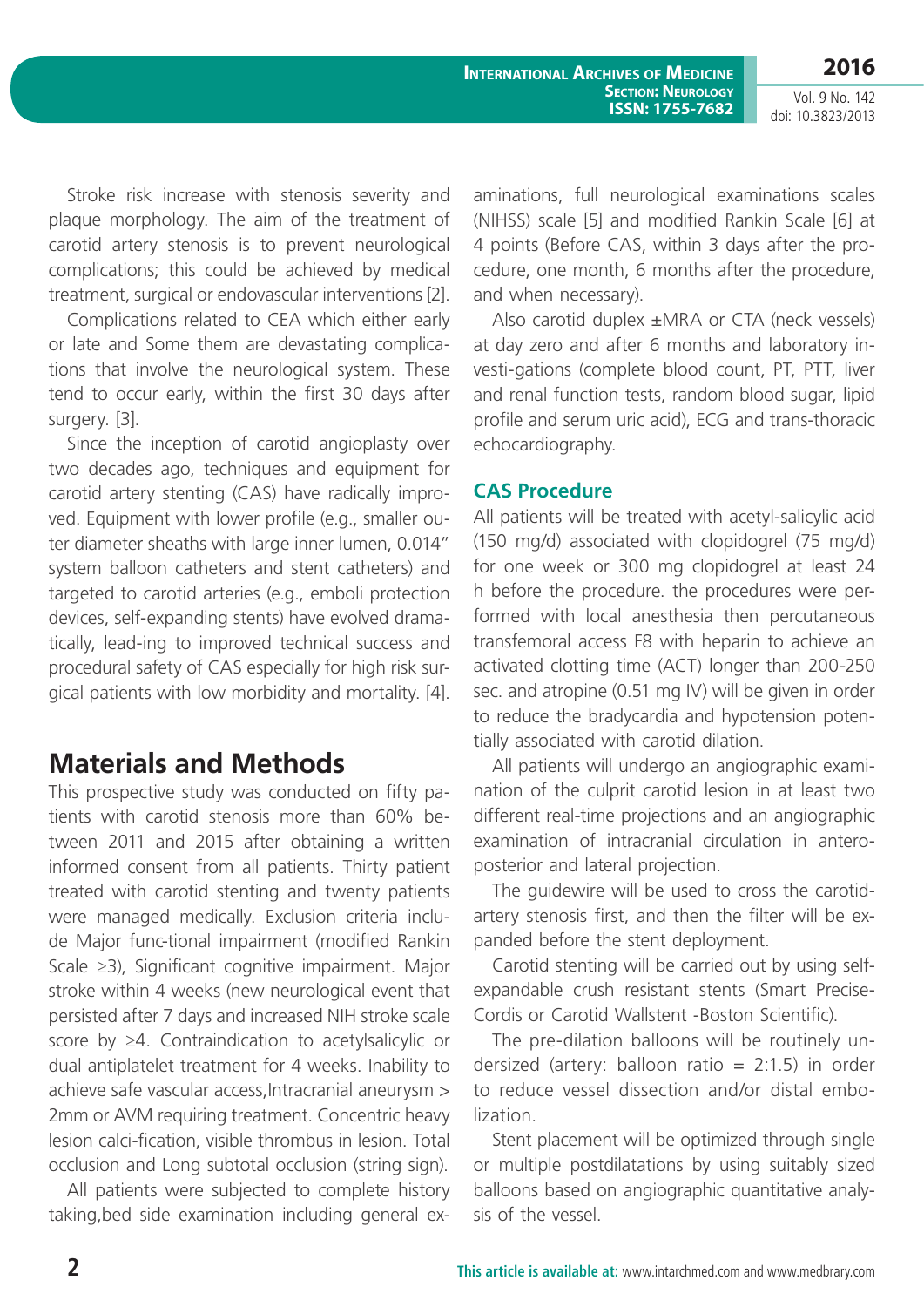**International Archives of Medicine**

Vol. 9 No. 142 doi: 10.3823/2013

Procedural success was defined as; to achieve a less than 30% residual diameter stenosis of the treated lesion in at least two matched views on angiography and finally absence of distal embolization.

Medical treated group took double antiplatelet (DAP) group (acetyl-salicylic acid 150 mg/day + clopidogrel 75 mg/day), statins, controlling the associated modifiable atherogenic risk factors and were followed for at least 6 months clinically using NIHSS and MRS and radiological using carotid duplex  $\pm$ MRA or CTA.

### **Statistical Analysis**

Data was analyzed on an IBM personal computer, using Statistical Package for Special Science (SPSS) software computer program version 15. Then data described as mean  $\pm$  standard deviation (SD) for quan-titative (Numerical) variables and as frequency and percentage for qualitative (Categorical) variables. Chi-square test (or Fisher's exact test when appropriate) used for comparison of distribution of qualitative variables among different group.

### **Results**

The study was conducted on 50 patients with mean age± standard deviation (66±7.92). 17 (56.6%) patients in CAS group were male patients while 13 (43.4%) patients were female. In medically treated group 10 (50%) patients were male and 10 (50%) patients were female with no statically difference between male and female (p>0.05).In CAS group 8 (26.8%) patients had Moderate stenosis (50%- 69% stenosis), 20 (66.6%) patients had sever stenosis (70%-95% stenosis) and 2 (6.6%) patients had critical stenosis (96%-99% stenosis), while in medically treated group, 7 (35%) patients had moderate stenosis, 11 (55%) patients had sever stenosis and 2 (10%) patients had critical stenosis with no statically difference between CAS and Medically treated group (p>0.05).

Main risk factors include diabetes mellitus that was detected in 21 (70%) patients in CAS and in 14 (70%) patients in medically treated group, hypertension detected in 19 (63.3) patients in CAS and in12 (60%) patients in medically treated group.

**Section: Neurology ISSN: 1755-7682**

17 (56.6%) patients in CAS group had Coronary artery disease (CAD) while 11 (55%) patients in medically treated group had CAD. AF was detected in 9 (30%) patients in CAS group and in 6 (30%) patients in medically treated group. Dyslipedimia was detected in 22 (73.3%) patients in CAS group and in 14 (70%) patients in medically treated group. 13 (43.3%) patients in CAS group were smokers while 8 (40%) patients in medically treated group. Peripheral vascular disease were detected in 4 (13.3%) patients in CAS group and in 4 (20%) patients in medically treated group. History of Previous stroke in 5 (16.6%) patients in CAS group and in 3 (15%) patients bin medically treated group. With no statically difference between CAS and medically treated group (p>0.05). According to disability as regard MRS at presentation in each group, 8 (26.6%) patients in CAS had MRS 0.22 (73.4) patients had MRS 1-2 and no patients had MRS 3, while in medically treated group 4 (20%) patients had MRS 0, 16 (80%) patients had MRS 1-2 and no patients had MRS 3,with no statically difference between CAS and Medically treated group (p>0.05).As regard NIHSS at presentation, 8 (26.7%) patients in CAS group were normal (NIHSS was 0),7 (23.3%) patients had mild stroke (NIHSS 1-5),15 (50%) patients had moderate stroke (NIHSS 6-15) and no patient had moderate to sever (NIHSS 16-25) or sever stroke (NIHSS 26-42), while in medically treated group 4 (20%) patients were normal, 7 (35%) patients had mild stroke, 9 (45%) patients had moderate stroke and no patient had moderate to sever or sever stroke. With no statically difference between CAS and medically treated group (p>0.05). **(Table 1, 2 & 3)**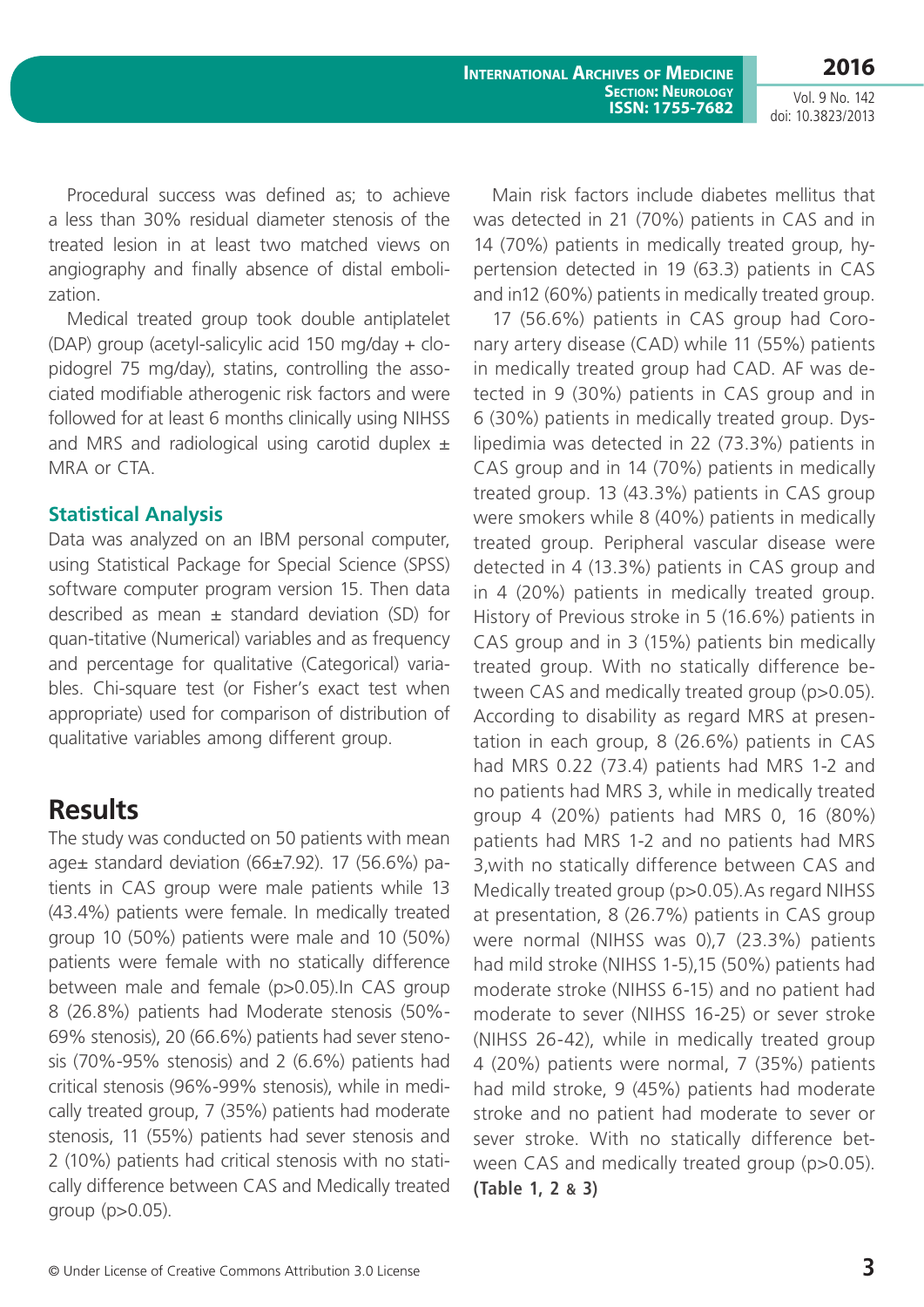Vol. 9 No. 142 doi: 10.3823/2013

### Table 1. Age , sex and degree of stenosis distribution in CAS and medically treated groups.

|                                 |                                 | <b>CAS</b>       | <b>Medical</b><br>treatment |  |  |  |
|---------------------------------|---------------------------------|------------------|-----------------------------|--|--|--|
| <b>Medically Treated Groups</b> |                                 |                  |                             |  |  |  |
| Age mean $\pm$ SD               |                                 | $66.24 \pm 7.92$ |                             |  |  |  |
| Sex                             | Male number (%)                 | 17(56.6%)        | $10(50\%)$                  |  |  |  |
|                                 | Female number (%)               | 13(43.4%)        | $10(50\%)$                  |  |  |  |
| Total                           |                                 | 30               | 20                          |  |  |  |
|                                 | <b>Medically Treated Groups</b> |                  |                             |  |  |  |
| Moderate number (%)             |                                 | $8(26.8\%)$      | 7(35%)                      |  |  |  |
| Sever number (%)                |                                 | 20(66.6%)        | 11(55%)                     |  |  |  |
| Critical number (%)             |                                 | $2(6.6\%)$       | $2(10\%)$                   |  |  |  |

### **Table 2.** Medical history, MRS and NIHSS at presentation.

|                                      |           | CAS         | <b>Medical</b><br><b>Treatment</b> | <b>Test of</b><br><b>Significance</b> |
|--------------------------------------|-----------|-------------|------------------------------------|---------------------------------------|
| <b>Medical History</b>               |           |             |                                    |                                       |
| Diabetis mellitus                    |           | 21(70%)     | 14(70%)                            |                                       |
| Hypertension                         |           | 19(63.3%)   | 12(60%)                            | P > 0.05                              |
| Coronary artery<br>disease 17(56.6%) |           | 11(55%)     | 68.75                              |                                       |
| AF                                   |           | $9(30\%)$   | $6(30\%)$                          |                                       |
| Dyslipedimia                         |           | 22(73.3%)   | 14(70%)                            |                                       |
| Smoking                              |           | 13(43.3%)   | $8(40\%)$                          |                                       |
| Peripheral vascular<br>disease       |           | $4(13.3\%)$ | 4(20%)                             |                                       |
| Previous stroke                      |           | 5(16.6%)    | 3(15%)                             |                                       |
| <b>MRS</b>                           |           |             |                                    |                                       |
| $\Omega$                             |           | 8(26.6%)    | 4(20%)                             | P < 0.05                              |
| $1 - 2$                              |           | 22(73.4%)   | 16(80%)                            |                                       |
| <b>NIHSS</b>                         |           |             |                                    |                                       |
| Normal                               | $\circ$   | 8(26.7%)    | 4(20%)                             |                                       |
| <b>MILD</b>                          | $1 - 5$   | 7(23.3%)    | 7(35%)                             |                                       |
| Moderate                             | $6 - 15$  | 15(50%)     | 9(45%)                             | P > 0.05                              |
| Moderate<br>to Sever                 | $16 - 25$ | $0(0\%)$    | $0(0\%)$                           |                                       |
| Sever                                | $26 - 42$ | $0(0\%)$    | $0(0\%)$                           |                                       |

|                      |                | <b>CAS</b>   | <b>Medical</b><br><b>Treatment</b> | <b>Test of</b><br><b>Significance</b> |
|----------------------|----------------|--------------|------------------------------------|---------------------------------------|
| <b>TIA</b>           |                | $4(13.4\%)$  | $6(30\%)$                          | P < 0.01                              |
| Stroke               |                | $1(3.3\%)$   | 6(30%)                             |                                       |
| Death                |                | $1(3.3\%)$   | $2(10\%)$                          |                                       |
| No New Event         |                | 24(80%)      | $6(30\%)$                          |                                       |
| Total                |                |              | 30                                 | 20                                    |
| <b>MRS</b>           |                |              |                                    |                                       |
| $\Omega$             |                | $8(26.6\%)$  | 4(20%)                             |                                       |
| $1 - 2$              |                | $21(73.4\%)$ | 10(50%)                            | P < 0.05                              |
| 3                    |                | $0(0\%)$     | $2(10\%)$                          |                                       |
| 4                    |                | $0(0\%)$     | 3(15%)                             |                                       |
| 5                    |                | $0(0\%)$     | 1(5%)                              |                                       |
| 6                    |                | $1(3.3\%)$   | $2(10\%)$                          |                                       |
| <b>NIHSS</b>         |                |              |                                    |                                       |
| Normal               | $\overline{0}$ | 8(26.7%)     | 3(15%)                             |                                       |
| <b>MILD</b>          | $1 - 5$        | 6(20%)       | 5(25%)                             |                                       |
| Moderate             | $6 - 15$       | 15(50%)      | 10(50%)                            | P > 0.05                              |
| Moderate<br>to Sever | $16 - 25$      | $0(0\%)$     | $0(0\%)$                           |                                       |
| Sever                | $26 - 42$      | $1(3.3\%)$   | $2(10\%)$                          |                                       |

### **Table 3.** Outcomes after 6 months.

### **Outcome and correlative analysis**

After 6 months 4 (13.4%) patients in CAS group developed TIA, 1 (3.3%) patient developed stroke which was after procedure and 1 (3.3%) patient die due to myocardial infarction while in medically treated group 6 (30%) patients developed TIA, 6 (30%) patients developed stroke and 2 (10%) patients died one of them due to large stroke and the other due to myocardial infarction. There was high significant difference be-tween CAS and medically treated group after 6 months (p<0.01). According to disability as regard MRS after 6 months in each group, In CAS group 8 (26.7%) patients had MRS 0.21 (70%) patients had MRS 1-2 and one (3.3%) patient had MRS 6, while in medically treated group 2 (10%) patients had MRS 0.10 (50%) patients had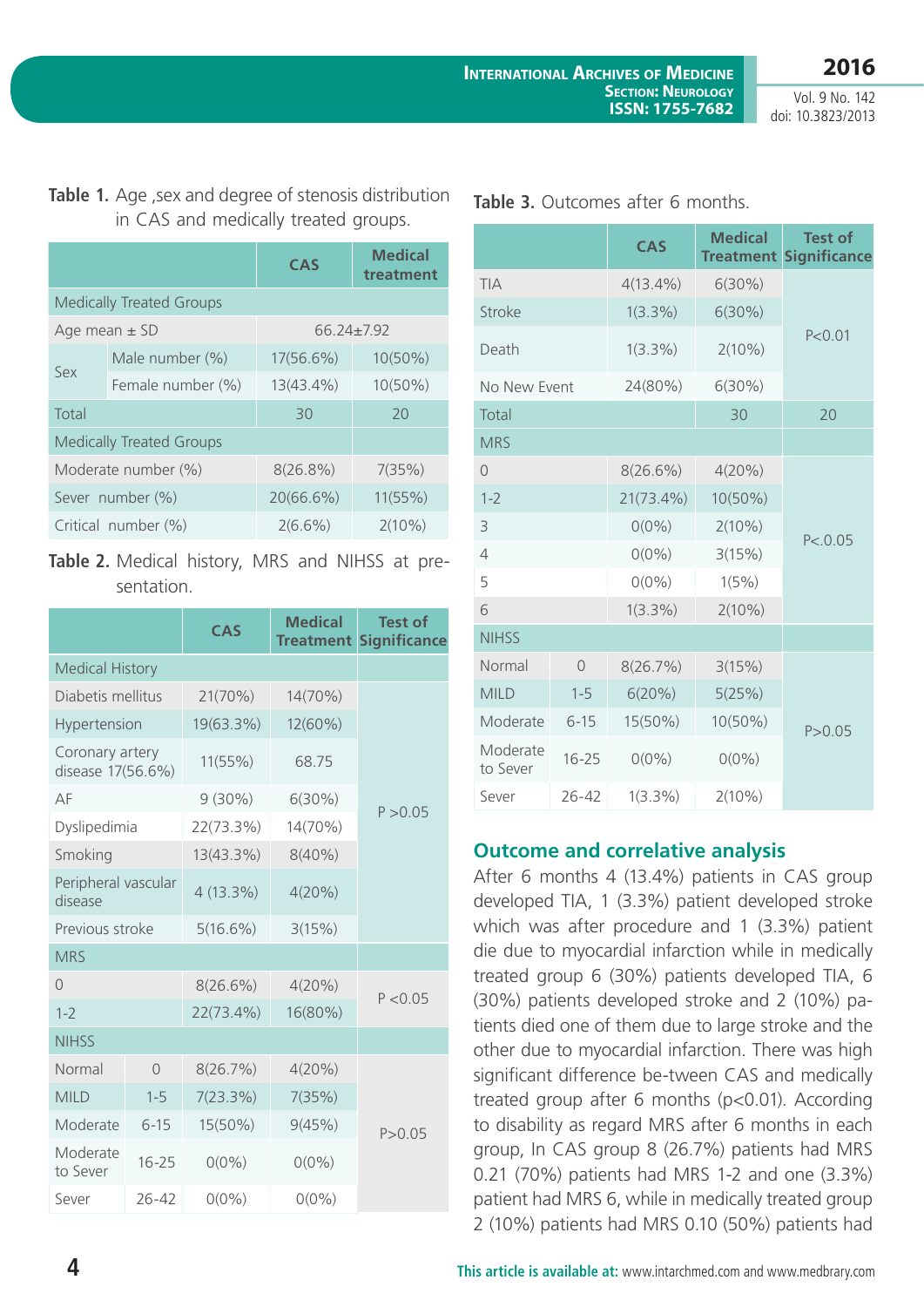Vol. 9 No. 142 doi: 10.3823/2013

MRS 1-2, 2 (10%) patients and MRS 3, 3 (15%) patients had MRS 4, one (5%) patient had MRS 5 and 2 (10) patients had MRS 6. with statically difference between CAS and Medically treated group (p<0.05).As regard NIHSS after 6 months, 8 (26.7%) of patients in CAS group were normal (NIHSS was 0), 6 (20%) of patients had mild stroke (NIHSS 1-5),15 (50%) patients had moderate stroke, no patient had moderate to sever and one patient (3.3%) had sever stroke, while in medically treated group 3 (15%) patients were normal, 5 (25%) patients had mild stroke. 10 (50%) patients had moderate stroke, no patient had moderate to sever and 2 (10%) had sever stroke with no statically difference between CAS and medically treated group (p>0.05).

### **Discussion**

Atherosclerotic disease of the carotid artery is responsible for 20%-30% of all strokes [7] and significant clinically relevant stenosis >50% was detected in (2.5%) of the atherosclerotic symptomatic subjects [8].

Patient selection to determine the most appropriate means of carotid stenosis management is a complex one and decision regarding the optimal mode of treatment must be determined on an individual patient by patient basis. [9].

The aim of this study is to assess the value and consequences of extracranial carotid artery stenting im-mediately and at short term follow-up versus best medical treatment using clinical assessment and carotid Doppler ultrasonography.

 In the present study the mean age of patients is (66±7.92 years) which is younger than most studies as (SAPPHIRE) Stenting and angioplasty with protection in patients at high risk for endarterectomy popula-tion [10], (EVA-3S) Endarterectomy versus stenting in patients with symptomatic severe carotid stenosis [11], (CAVATAS) Carotid and Vertebral Artery Transluminal Angioplasty Study [12], (SPACE) Stent Protected Angioplasty versus Carotid Endarterectomy [13] and the study done by Naylor *et al*., 1998 (14) in them the mean age by years was 72.6, 69.7, 67, 67.9 and 71 respectively.

The presence of patients with younger age in the current study may be explained by the difference in vascular risk factors between the current study and the other studies, the frequency of diabetes mellitus is more in this study than that in other studies, the frequency of other risk factors as hypercholesterolemia, hypertension, ischemic heart disease and smoking is equal or slightly higher than other studies. This leads to early atherosclerosis and subsequent early occurrence of carotid stenosis in young age [15].

In this study the frequency of carotid stenosis is more common in male than female 54% versus 46%, this finding is congruent with Sapphire [10] study in which the prevalence of male is more than female (62%) [16]. De Weerd *et al.*, 2009 [17]found that Prevalence of moderate stenosis increases with age in both men and women, but men at all ages have the higher prevalence estimates.

Sex difference in carotid stenosis is now widely accepted. Sex hormones seem to play a funda-mental protective role in women through widespread actions, affecting endothelial function, lipid homeostasis, and cardiovascular risk factor reduction [18]. Moreover, some authors claim that estrogens might have plaque stabilization properties and effects on inflammatory status [19].

The results of this study showed 0% restenosis rate after 6 months follow up with 0% ipsilateral strokes due to restenosis. These results compare well with results of Powell *et al.* (2004) [20] who reported 2.7% restenosis rate with 0% stroke after 6 months follow-up. CERNETTI *et al* (2003) [21] reported 3.9% restenosis rate with 0% stroke. Mudra *et al* (2003) [22] reported 2.4% restenosis rate with 0% stroke. Henry *et al* (2002) [23] reported 0.6% restenosis rate with 0% stroke after 6 months follow up. Gupta *et al* (2000) [24] reported 1.9% restenosis rate with 0% stroke after 18 months follow up. Gross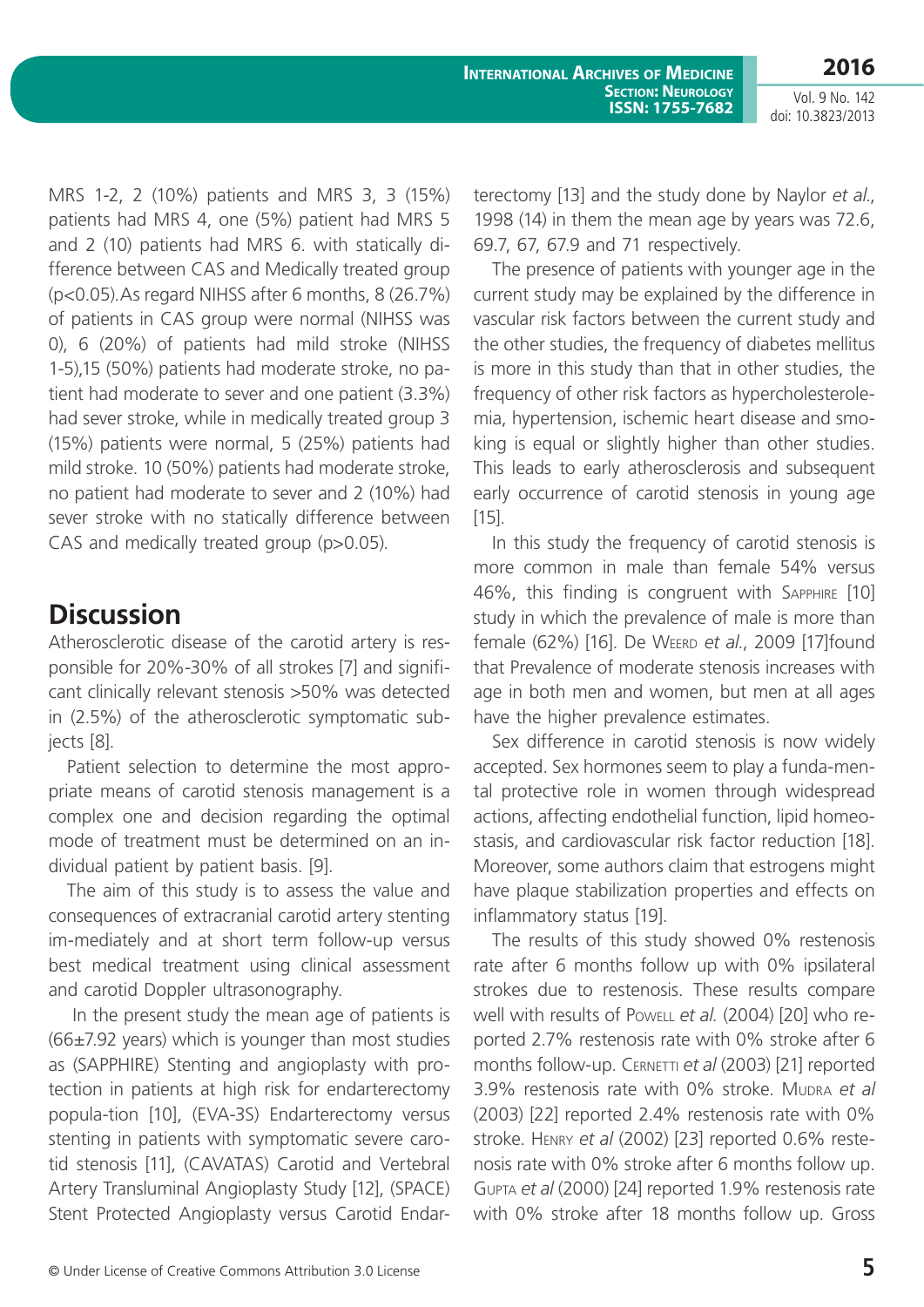**International Archives of Medicine Section: Neurology ISSN: 1755-7682** **2016**

Vol. 9 No. 142 doi: 10.3823/2013

*et al* (1999) [25] reported 3.7% restenosis rate with 0% stroke. Also the results of the largest multicenter survey to date by Wholey *et al* (2003) [26] included over 11,243 patients reported 2.7% restenosis rates after 12 months, 2.6% after 24 months and 2.4% after 36 months, the rate of neurologic events after stent placement was 1.2%, 1.3%, and 1.7% at 1, 2, and 3 years, respectively. All these studies used the ≥50% restenosis threshold.

Contrary to results of the present study higher restenosis rates were reported by different studies. Schillinger *et al* (2004) [27] reported 14% restenosis rate with 2% stroke. Bowser *et al* (2003) [28] reported 15.4% restenosis rate with 0% stroke. Bonaldi *et al* (2002) [29] reported 8% restenosis rate with 0% stroke. Chakhtoura *et al* (2001) [30] reported 12.2% restenosis rate with 0% stroke. New *et al* (2001) [31] reported 7.2% restenosis rate with 0.6% stroke. Groschel *et al* (2005) [32] conducted a systematic analysis of all peer-reviewed studies reporting on the rate of restenosis (≥50%) after carotid artery stenting based on duplex ultrasound or angiography that were published between January 1990 and July 2004. They identified 34 studies that reported on a total of 4,185 patients with a follow-up of 3,814 arteries over a median of 13 months (range, 6 to 31 months). The cumulative restenosis rates after 1 and 2 years were 6% and 7.5% in those studies, which used a lower restenosis threshold ≥50% to 70%.

This difference can be explained by that all cases included in the current study carotid stenosis due to atherosclerosis while other studies carotid in-stent restenosis occurs mostly in non- atherosclerotic carotid stenosis lesions (radiation induced carotid stenosis and post-endarterectomy restenosis) which have more liability to restenosis.

According to results of the present study and that of previous studies the short-term restenosis rates after CAS is promising, thus there is a need for further research on the long-term durability of CAS procedures which showed a higher restenosis rates.

Finally, there still is the need for identifying specific risk factors for the development of restenosis after CAS. Some studies have identified advanced age [33], female gender [33], hyperglycemia [34], previous treatment with a CEA [35], and increased serum levels of acute-phase reactants [36] as potential risk factors for the development of a restenosis after CAS; however, the definitive role of these factors remains to be elucidated in larger trials. Also, CAS under protection device is associated with better outcome than medical treatment and it appears to be a safe procedure.

### **Conclusion**

CAS under protection device is associated with better outcome than best medical treatment and it appears to be a safe procedure.

### **References**

- **1.** The global burden of disease: 2004 update. Geneva, World Health Organization, 2008.
- **2.** Liapis CD, Avgerinos ED, Chatziioannou A: The Aortic Arch: Markers, Imaging, and Procedure Planning for Carotid Intervention, Vascular Disease Management, 2009; Jan/Feb, Volume 6: [http://www.vascular disease management.com.](http://www.vascular disease management.com)
- **3.** Bailes JE, Medary MB. Carotid endarterectomy. In: Winn HR, ed. Youmans Neurological Surgery, 5<sup>th</sup> Ed. Saunders, Philadelphia; 2004, pp 1621-1649.
- **4.** Saw J, Walsh S: Aortic Arch and Cerebrovascular Anatomy and Angiography. carotid artery stent-ing: The Basics, part 2009; 4, 10:149-169.
- **5.** [www.ninds.nih.gov/doctors/NIH\\_Stroke\\_Scale.pdf.](http://www.ninds.nih.gov/doctors/NIH_Stroke_Scale.pdf)
- **6.** Bonita R, Beaglehole R. "Modification of Rankin Scale: Recovery of motor function after stroke."Stroke 1988 Dec; 19(12):1497- 1500.
- **7.** Timsit SG, Sacco RL, Mohr JP, Foulkes MA, Tatemichi TK, Wolf PA, Price TR, Hier DB: Early clinical differentiation of cerebral infarction from severe atherosclerotic stenosis and cardioembolism. Stroke 1992; 23:486- 491.
- **8.** Foad Abd Allah, Essam Baligh and Magdy Ibrahim: Clinical Relevance of Carotid Atherosclerosis among Egyptians: A 5-Year Retrospective Analysis of 4, 733 Subjects. Neuroepidemiology 2010; 35:275-279.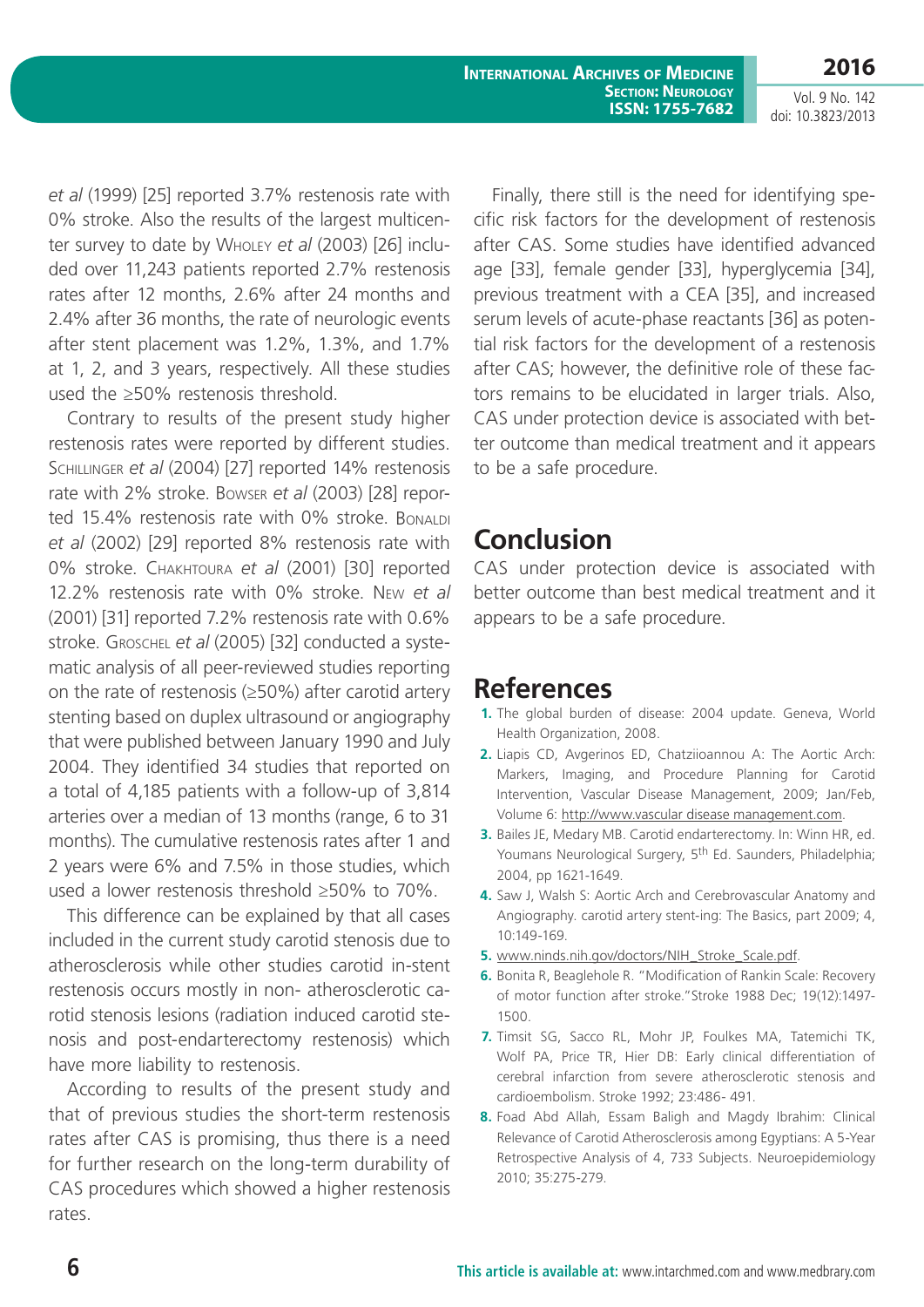Vol. 9 No. 142 doi: 10.3823/2013

- **9.** Yadav JS, Wholey MH and Kuntz RE; Protected carotid-artery stenting versus endarterectomy in high-risk patients. N Engl J Med 2004; 351:1493-501.
- **10.** Jacqueline Saw, Davis S. Lee. Indications for carotid artery stenting. IN: Handbook of complex per-cutaneous carotid intervention. New Jersy: Humana Press, 2007; 111-127.
- **11.** Mas JL, Trinquart L, Leys D, Albucher JF, Rousseau H, Viguier A, Bossavy JP, Denis B, Piquet P, Garnier P, Viader F, Touzé E, Julia P, Giroud M, Krause D, Hosseini H, Becquemin JP, Hinzelin G, Houdart E, Hénon H, Neau JP, Bracard S, Onnient Y, Padovani R,. Endarterectomy Versus Angioplasty in Patients with Symptomatic Severe Carotid Stenosis (EVA-3S) trial: results up to 4 years from a randomised, multicentre trial. Lancet Neurol 2008; 7:885-92.
- **12.** Brahmanandam S, Ding EL, Michael S,: Clinical results of carotid artery stenting compared with carotid endarterectomy J Vasc Surg 2008:47:343-9.
- **13.** Ringleb PA, Allenberg J, Brückmann H, Eckstein HH, Fraedrich G, Hartmann M, Hennerici M, Jansen O, Klein G, Kunze A, Marx P, Niederkorn K, Schmiedt W, Solymosi L, Stingele R, Zeumer H, Hacke W. 30 day results from the SPACE trial of stent-protected angioplasty versus carotid endarterectomy in symptomatic patients: a randomised non-inferiority trial. Lancet 2006; 368:1239-47.
- **14.** Naylor AR, Bolia A, Abbott RJ,: Randomized study of carotid angioplasty and stenting versus carotid endarterectomy: a stopped trial. J Vasc Surg 1998; 28:326 34.
- **15.** Arvisalo MJ, Raitakari M, Toikka JO,: Endothelial dysfunction and increasedarterial intima-media thickness in children with type 1 diabetes. Circulation2004; 109: 1750-1755.
- **16.** Massop D, Dave R, Metzger C, Bachinsky W, Solis M, Shah R, Schultz G, Schreiber T, Ashchi M, Hibbard R; SAPPHIRE Worldwide Investigators. Stenting and angioplasty with protection in patients at high-risk for endarterectomy: SAPPHIRE Worldwide Registry first 2, 001 pa-tients. Catheter Cardiovasc Interv. 2009 Feb 1; 73(2):129-36.
- **17.** dWeerd M1, Greving JP, de Jong AW, Buskens E, Bots ML: Prevalence of asymptomatic carotid artery stenosis according to age and sex: systematic review and metaregression analysis. Stroke. 2009 Apr; 40(4):1105-13.
- **18.** Agrinier N., M. Cournot, J. Dallongeville, D. Arveiler, P. Ducimetière, J.B. Ruidavets, *et al*. Meno-pause and modifiable coronary heart disease risk factors: a population based study Maturitas, 65 (2010), pp. 237-243.
- **19.** Iemolo F., A. Martiniuk, D.A. Steinman, J.D. Spence Sex differences in carotid plaque and stenosis Stroke, 35 (2004), pp. 477-481.
- **20.** Powell RJ, Schermerhorn M, Nolan B: Early results of carotid stent placement for treatment of extracranial carotid bifurcation occlusive disease. J Vasc Surg 2004. 39:1193-1199.
- **21.** Cernetti C, Reimers B, Picciolo A,: Carotid artery stenting with cerebral protection in 100 con- secutive patients: immediate and two-year follow-up results. Ital Heart J 2003:4:695, .
- **22.** Mudra H, Ziegler M, Haufe MC, Hug M, Knape A, Meurer A, Pitzl H, Büchele W, Spes C. Percutaneous carotid angioplasty with stent implantation and protection device against embolism-a prospective study of 100 consecutive cases. Dtsch Med Wochenschr. 2003 Apr 11; 128(15):790-6. German.
- **23.** Henry M, Henry I, Klonaris C,: Benefits of cerebral protection during carotid stenting with the Percu-Surge Guard Wire system: midterm results. J Endovasc Ther2002; 9:1-13.
- **24.** Gupta A, Bhatia A, Ahuja A, Shalev Y, Bajwa T. Carotid stenting in patients older than 65 years with inoperable carotid artery disease: a single-center experience. Catheter Cardiovasc Interv. 2000 May; 50(1):1-8; discussion 9.
- **25.** Gross CM, Krämer J, Uhlich F, Tamaschke C, Vogel P, Friedrich I, Dietz R, Waigand J. Treatment of carotid artery stenosis by elective stent placement instead of carotid endarterectomy in patients with severe coronary artery disease. Thromb Haemost. 1999 Sep; 82 Suppl 1:176-80.
- **26.** Wholey MH, Al-Mubarek N: Updated review of the global carotid artery stent registry. Catheter Cardiovasc Interv; 2003 60:259-266.
- **27.** Schillinger M, Exner M, Sabeti S, Amighi J, Wagner O, Ahmadi R, Minar E. Excessive carotid in-stent neointimal formation predicts late cardiovascular events. J Endovasc Ther. 2004 Jun; 11(3):229-39.
- **28.** Bowser AN, Bandyk DF, Evans A, Novotney M, Leo F, Back MR, Johnson BL, Shames ML. Out-come of carotid stent-assisted angioplasty versus open surgical repair of recurrent carotid stenosis.J Vasc Surg. 2003 Sep; 38(3):432-8.
- **29.** Bonaldi G. Angioplasty and stenting of the cervical carotid bifurcation: report of a 4-year se-ries. Neuroradiology. 2002 Feb; 44(2):164-74.
- **30.** Chakhtoura EY, Hobson RW 2nd, Goldstein J, Simonian GT, Lal BK, Haser PB, Silva MB Jr, Padberg FT Jr, Pappas PJ, Jamil Z. In-stent restenosis after carotid angioplasty-stenting: incidence and management. J Vasc Surg. 2001 Feb; 33(2):220-5; discussion 225-6.
- **31.** New G, Roubin GS, Iyer SS,: mmediate and late clinical outcomes of carotid artery stenting in patients with symptomatic and asymptomatic carotid artery stenosis: a 5-year prospective analysis. Circulation2001; 103(4):532-7.
- **32.** Gröschel K, Riecker A, Schulz JB, Ernemann U, Kastrup A. Systematic review of early recurrent stenosis after carotid angioplasty and stenting. Stroke. 2005 Feb; 36(2):367-73.